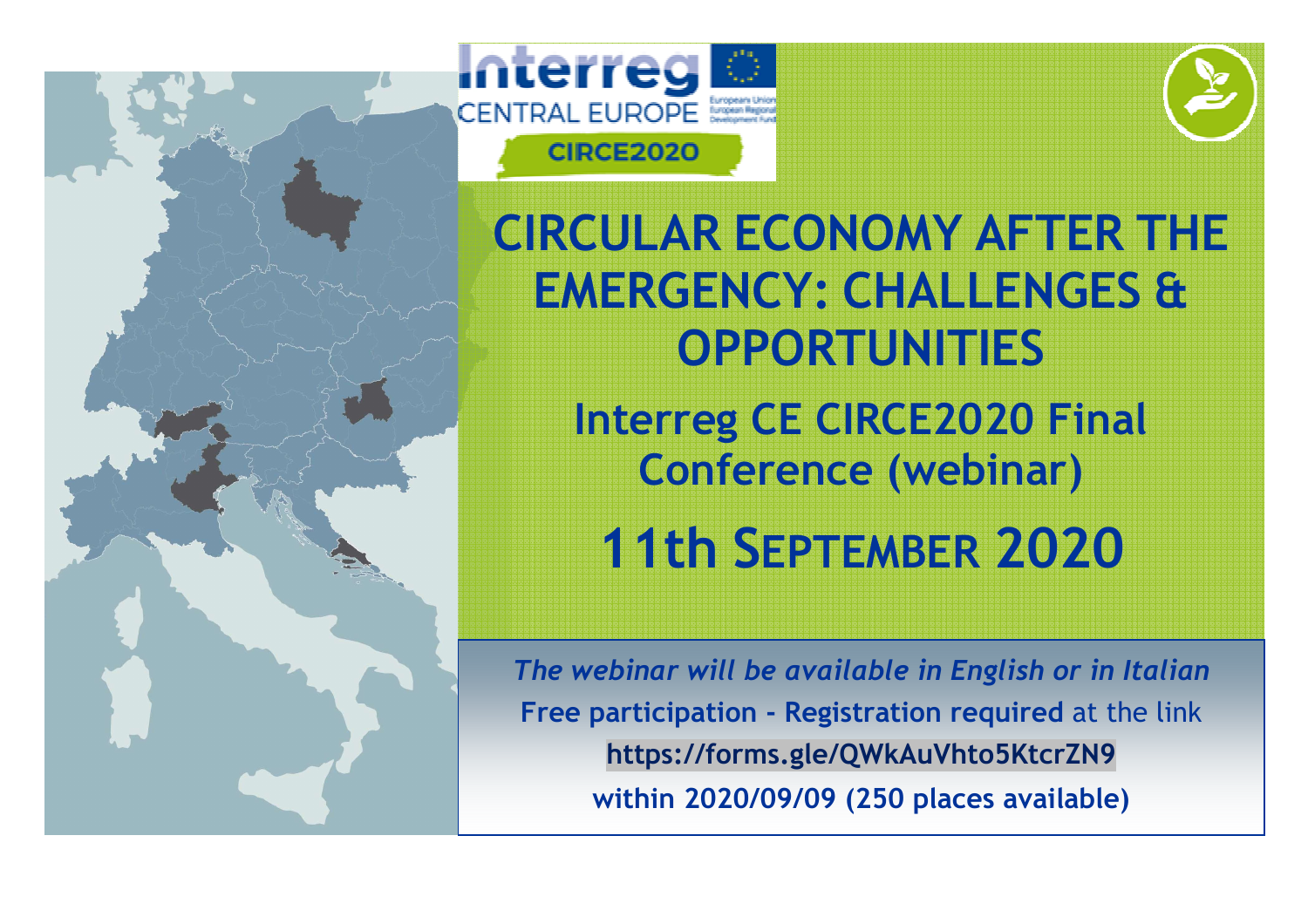MODERATORS: Paolo Giandon, Lorena Franz, ARPAV

- 9.00: Welcome (Andrea Levorato, President of Etra spa – Luca Marchesi, General Director of ARPAV)
- 9.15: CIRCE2020 Project: main features and pilot cases (Omar Gatto, R&D Etra spa - with CIRCE2020 partners' support)
- contributing to fostering circular economy. Outlook to programming period 2021-2027 (Claudia Pamperl, Joint Secretariat Interreg Central Europe)
- 10.00: Green Revolution in EU: main features and measures supporting circular economy (Paola Migliorini, DG Environment, European Commission)
- 10.15: Circular economy in Veneto Region: future opportunities in European Cooperation Programmes (Rita Bertocco, Veneto Region – European Cooperation Unit)
- 10.30: Industrial sector's point of view to promote a sustainable post Covid recovery (Gianluca Toschi, Fondazione Nord Est, Centro studi Confindustria Veneto - Industrial trade association)
- 10.45: The role played by circular economy in SMEs recovery: critical issues and proposals (Sergio Maset, Director of Confartigianato Imprese Veneto -Artisans and small businesses trade association)
- 11.00: Question time
- 11.15: Coffee break
- 9.45: Outcomes from Central Europe Projects 11.30: Circular economy state of the art and outlook, before and after the emergency Sustainable (Emmanuela Pettinao, Development Foundation- Circular Economy & Waste)
	- 11.45: Circular Economy and climate change (Salvatore Martire, Innovation Manager, EIT Climate-KIC Italy)
	- 12.00: Circular Economy and dependency from primary resources (Pier Luigi Franceschini, EIT RawMaterials – Italy)
	- 12.15: Resilience in the Covid scenario: opportunities and challenges for the circular economy (Valentina De Marchi – Padova University, Department of Economics and Management & President of GRONEN – Group for Research on Organizations and the Natural Environment)
	- 12.35: Conclusions